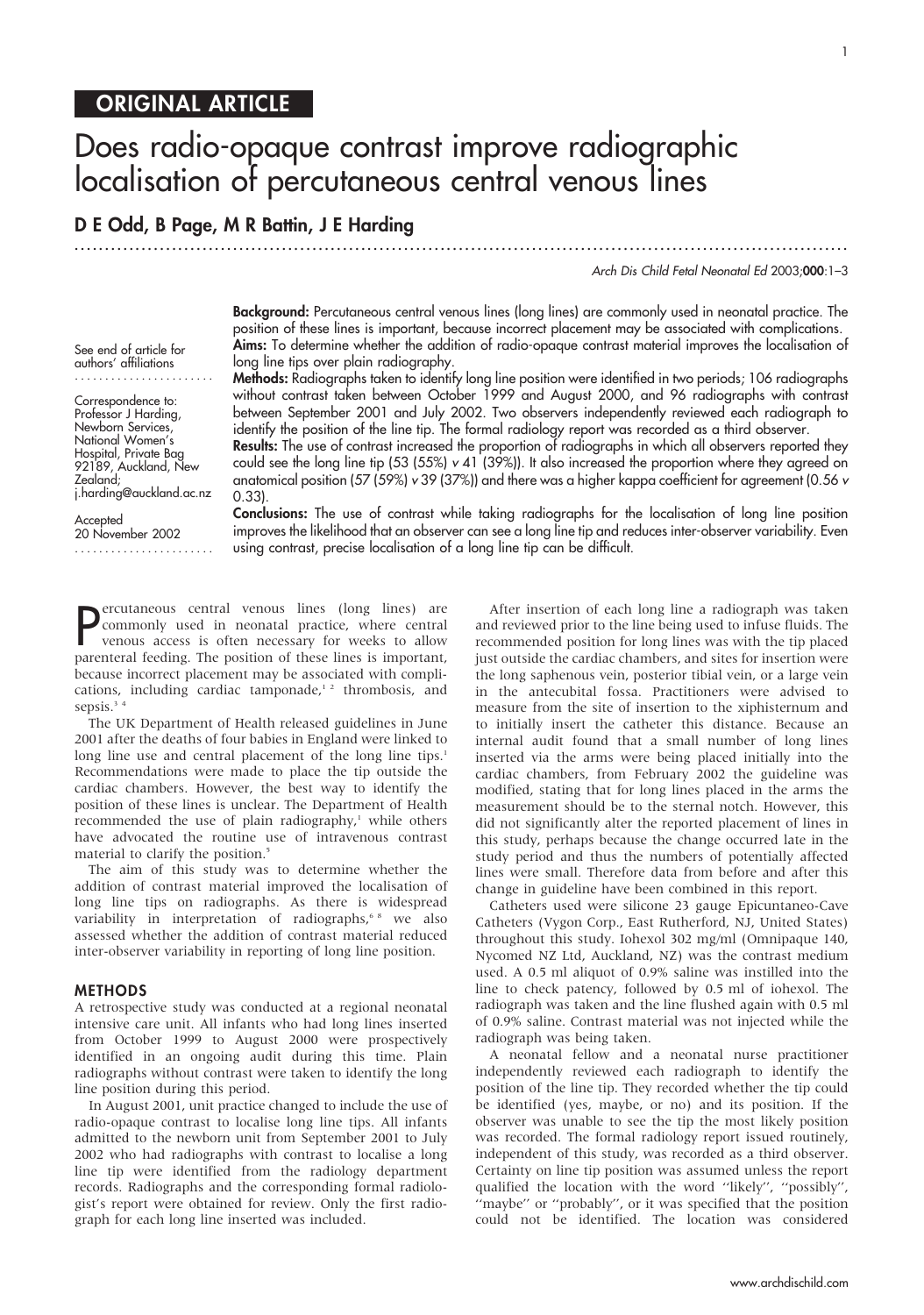| 96<br>89        |
|-----------------|
|                 |
|                 |
| 59 (61%)        |
| $28(23 - 41)$   |
| 1110 (475-4380) |
| $2(0-84)$       |
| 35 (37%)        |
| 6(7%)           |
|                 |

unsatisfactory if it was within the cardiac chambers or in an aberrant vessel.

Inter-observer variability was assessed by proportion of agreement and by using Cohen's kappa coefficient as a measure of chance corrected agreement.<sup>9</sup> Continuous variables were analysed by the Mann-Whitney U test and categorical variables were analysed by the  $\chi^2$  test using Statview (SAS Institute, Inc., Cary, NC, USA). Values are expressed as median (range) or number (%) as appropriate.

## RESULTS

#### Study population

A total of 119 radiographs without contrast and 100 radiographs with contrast were identified. In 13 of the radiographs without contrast and four of those with contrast, the films could not be obtained or the formal radiology report did not comment on the long line position. This left 106 radiographs from 92 infants in the non-contrast group and 96 radiographs from 89 infants in the contrast group, which were included in this study. Median gestations were 28 (23–40) and 28 (23– 41) weeks, and birth weights were 1190 g (540–3100 g) and 1110 g (475–4380 g) in the non-contrast and contrast group respectively. One third of the lines were inserted via the lower limbs in each group (41 non-contrast, 35 contrast) (table  $1^{(T1)}$ ). In each case, three reports were obtained for each radiograph, one from each observer.

### Line position

The reported position of the line tip was different between the two groups ( $p = 0.0007$ ), with the non-contrast group having more lines reported in the ventricle  $(21 (7%) v 6 (2%)$ reports) and fewer in the distal veins (50 (16%)  $\nu$  68 (24%) reports) (table 2(T2)). The most frequently reported position was in the superior or inferior vena cava in both groups (30– 36% non-contrast, 30–40% contrast) (table  $2^{(T2)}$ ).

|                                         | No contrast    | Contrast     |
|-----------------------------------------|----------------|--------------|
| Number of reports<br>Positions reported | 318            | 288          |
| Distal vein                             | 50 (13-19%)    | 68 (22-25%)  |
| <b>Iliac</b>                            | $25(6 - 11\%)$ | $33(9-14%)$  |
| Superior or inferior vena cava          | 105 (30-36%)   | 103 (30-40%) |
| Atrium                                  | 80 (22-30%)    | 62 (19-24%)  |
| Ventricle                               | $21(4-11%)$    | $6(0-4%)$    |
| Other                                   | $37(7 - 17%)$  | $16(2 - 7%)$ |

Values are number of reports (range of reported percentages). Three reports (one from each observer) were obtained for each radiograph. Reported positions are different between non-contrast and contrast groups  $(p = 0.0002)$ .

#### Inter-observer variation

The three observers reported the long line tip as seen in 66– 79%, maybe seen in 20–29%, and not seen in 1–5% of the radiographs. The observers thought the tip was in a satisfactory position in 85–88% of radiographs.

The observers all agreed that they saw the line tip in 47% of radiographs and agreed on position in 48% of radiographs. Agreement on the position was not affected by gender, gestation, birth weight of the baby, or age at insertion of the line. Agreement was more likely if the line was inserted via the lower limb as opposed to the upper limb or scalp (43  $(57\%) v 53 (42\%)$ ,  $p = 0.05$ ).

#### Effect of contrast

The use of contrast increased the proportion of radiographs in which all three observers reported they could see the long line tip (53 (55%)  $v$  41 (39%),  $p = 0.02$ ). It also increased the proportion where they agreed on anatomical position (57 (59%)  $\nu$  39 (37%),  $p = 0.001$ ) and there was a higher kappa coefficient for agreement (0.56  $\nu$  0.33). The use of contrast improved the proportion of radiographs in which all three observers reported a satisfactory placement (84 (88%) v 81  $(76%)$ ,  $p = 0.04$ ), although there was no improvement in the kappa coefficient for agreement  $(0.47 \nu 0.41)$ .

In the subgroup of radiographs where one or more observers could not see the long line tip, the use of contrast improved the proportion in which the observers agreed on position (24 (56%)  $\nu$  13 (20%), p = 0.0001). However, when all three observers felt they could see the tip, use of contrast did not improve the proportion in which they agreed (33  $(62\%) v 26 (63\%)$ , p = 0.91).

## **DISCUSSION**

Localisation of the tip of a long line is important in order to reduce the chance of adverse effects as a result of inappropriate line placement.<sup>1-4</sup> We found that the use of contrast improves the localisation of long lines on radiography, but that even when contrast is used, precise localisation can be difficult.

The use of contrast improved the proportion of line tips seen by all three observers from one third to over a half. It also improved the proportion of lines in which the observers all agreed on the anatomical position by a similar amount. The improvement in proportion of agreement was confined to those long lines where one or more of the observers could not see the line tip. Where they all saw the line tip, contrast did not improve the inter-observer variability, and agreement between the two groups was similar. This suggests that contrast helps the localisation of line tips only in the radiographs that are more difficult to assess.

The kappa coefficient in this study has been used as a way to quantify the level of agreement, while correcting for chance. A kappa value of one would imply complete agreement of the three observers, a value of zero would suggest there was no agreement other than that which would be expected by chance, and a value of minus one would imply complete disagreement. Interpretation of kappa has been suggested<sup>10</sup> to consider levels between 0.21 and 0.40 consistent with poor, between 0.41 and 0.60 consistent with moderate, and above 0.60 consistent with good agreement. Using these criteria there was an improvement from poor (0.33) to moderate (0.56) agreement on position with the use of contrast.

Inter-observer variation must be taken into account in the interpretation of any radiographic investigation. Overall agreement in this study was poor. There was agreement on position in only 48% of radiographs, and even when the three observers all reported they could identify the long line tip there was agreement on position in only 63%. However, the